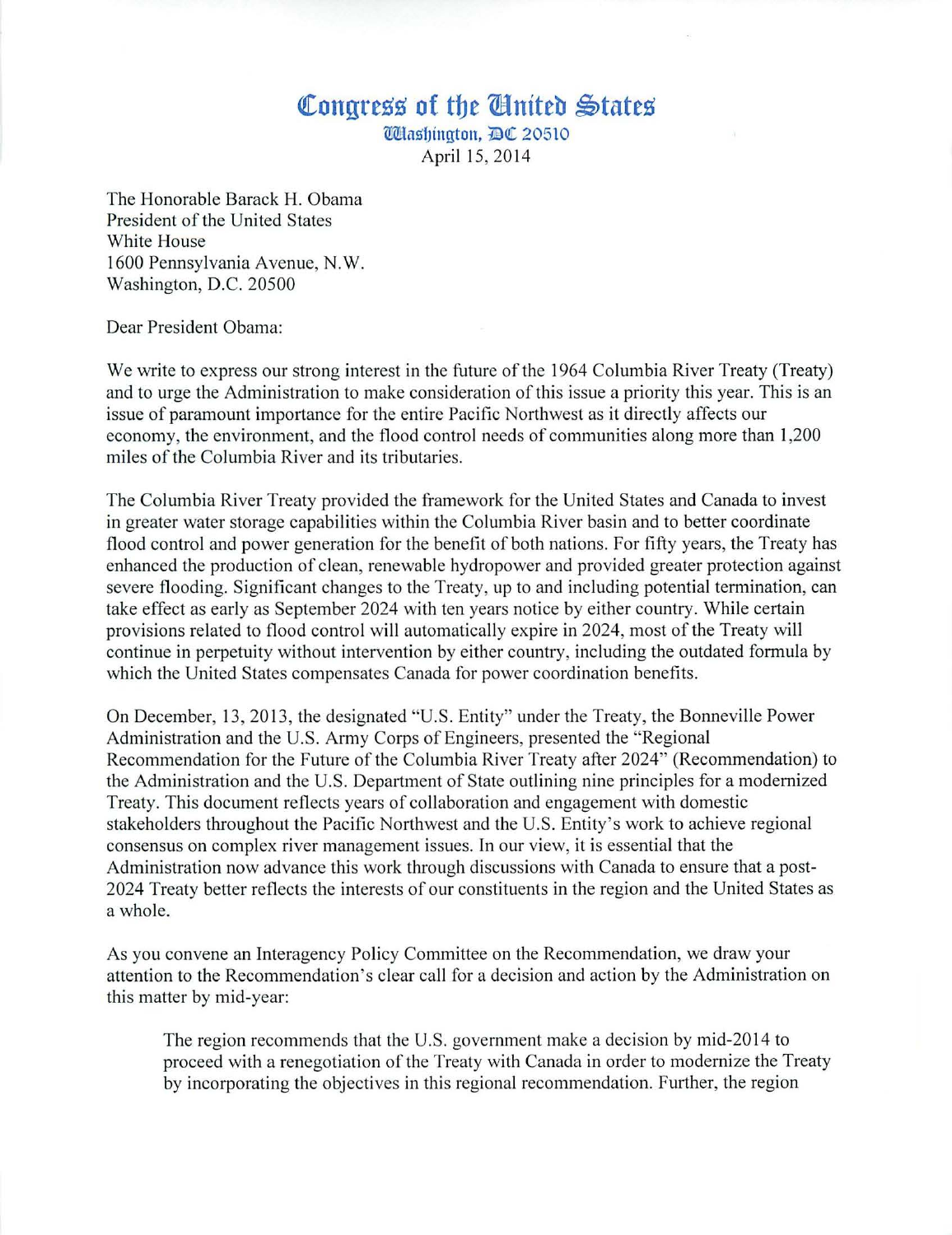recommends that the U.S. government seek to complete that effort no later than 2015. If the United States and Canada are unable to achieve agreement on key aspects of a modernized Treaty by 2015, other options to create a modernized post-2024 Treaty should be evaluated.<sup>1</sup>

We agree that it is critical that this process move forward in a timely fashion in order to best position the United States for a positive outcome in future discussions with Canada.

The Columbia River provides significant economic and cultural benefits to our region and how it is managed through the Treaty will have major impacts into the future. Therefore, it is important that you remain in regular and close communication with the Pacific Northwest Congressional Delegation during the Interagency Policy Committee process and keep us apprised of potential negotiations with Canada. In addition, we encourage the Administration to remain open to input from and engagement with concerned regional stakeholders, many of whom have valuable expertise in managing the Columbia River and played an integral role in developing the Recommendation.

Thank you for your consideration of our requests. We look forward to working closely with you on this vital matter.

Sincerely,

Hele de tager

Pelle de tager

Rick Zai

 $1$  U.S. Entity Regional Recommendation for the Future of the Columbia River Treaty after 2024, Page 7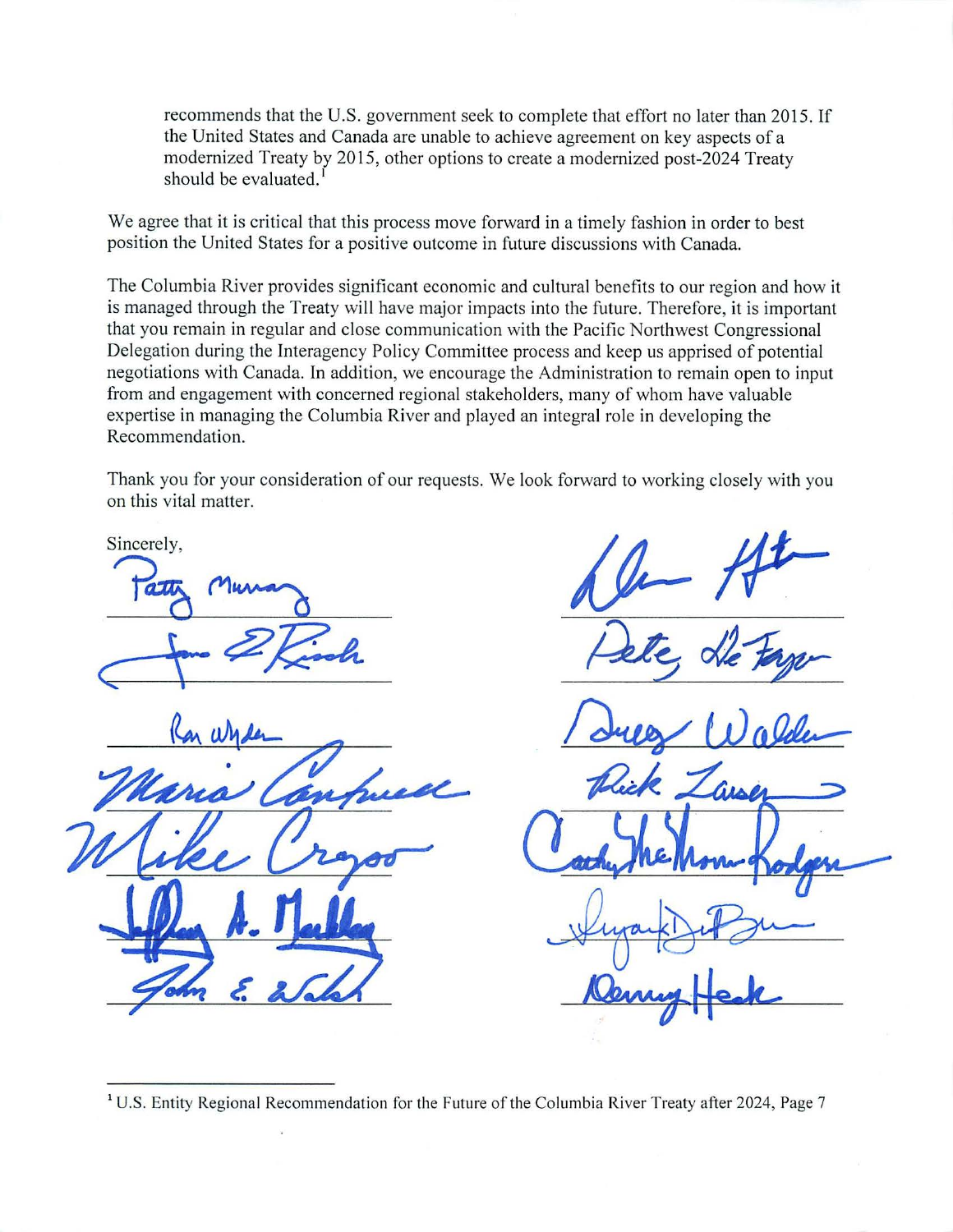for Treton Ebrader  $\overline{\mathcal{O}}$ 

në